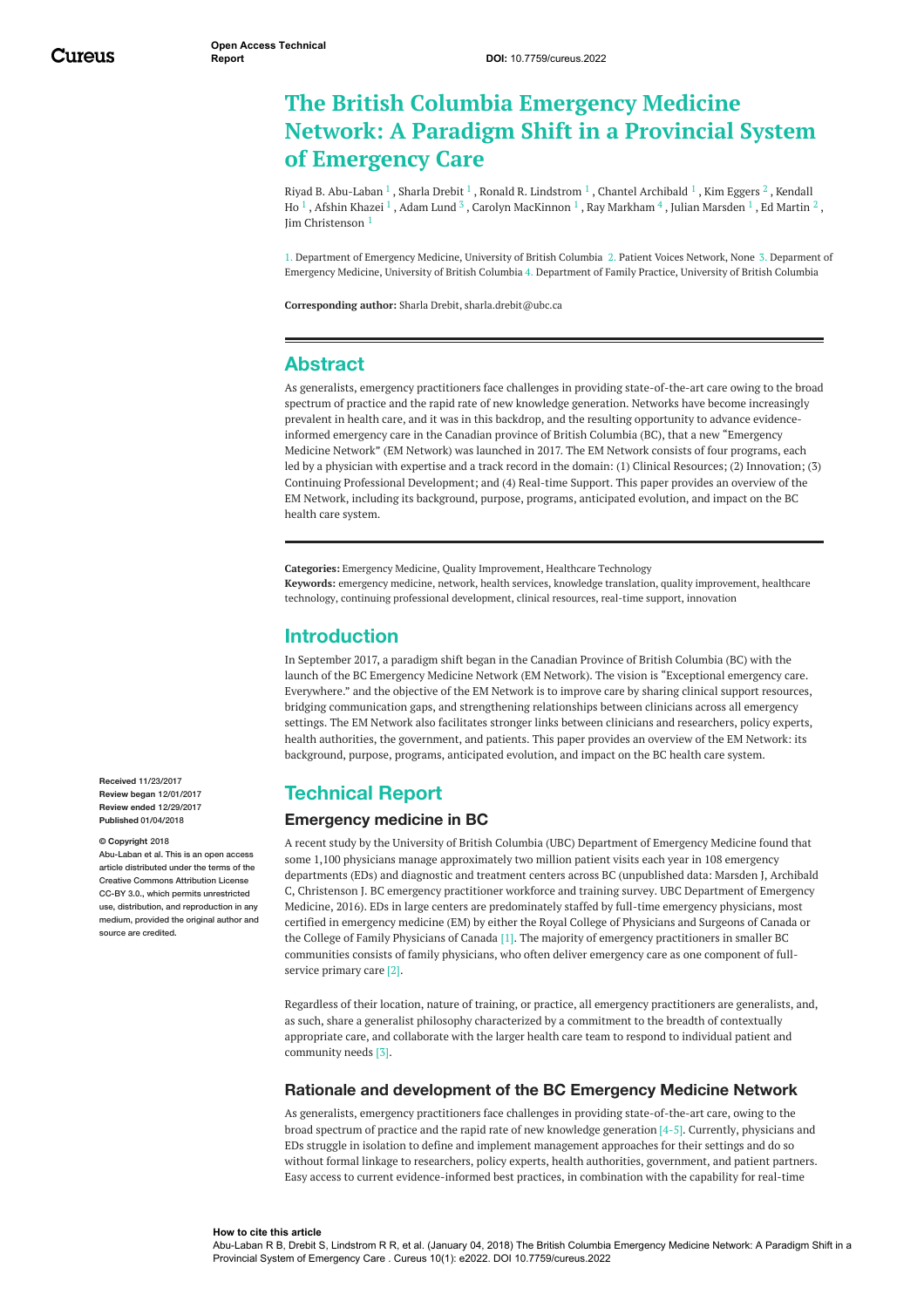consultation with trusted colleagues, would help support contextually appropriate best practices, particularly for critically ill patients in smaller settings [6].

It was in this backdrop, and the resulting opportunity to advance evidence-informed emergency care in BC, that the concept of a network arose four years ago. The strategy to form the EM Network initially began within the UBC department of emergency medicine, but rapidly expanded to include numerous sponsors and partners in a shared leadership model across the BC health care system [7].

An extensive repository of knowledge on all aspects of emergency care exists within the community of BC emergency practitioners. The EM Network enables multi-directional communication among physicians and the sharing of knowledge to improve emergency care and outcomes. Four programs support this mandate: Clinical Resources, Innovation, Continuing Professional Development (CPD) and Real-time Support (Figure *[1](#page-1-0)*). A core philosophy underscoring the EM Network is a shift away from a siloed approach to locationdependent ED care, to a collaborative approach underscored by the EM Network's mission: "Sharing, supporting and innovating to improve patient care."

<span id="page-1-0"></span>

## **FIGURE 1: BC Emergency Medicine Network programs**

BC: British Columbia

### **Network fundamentals and perspective**

Networks have become increasingly prevalent in health care. Although networks can be conceptualized in many ways, their practical relevance largely depends on the quality and strength of their individual and organizational member relationships. Clinical networks have emerged primarily to drive innovation and improve care and patient outcomes [8]. When health professionals collaborate through a network structure, coordination, quality of care, and safety are improved [9]. BC's health care system has seen numerous networks established, including, most recently, the BC Academic Health Science Network with which the EM Network is directly affiliated [10].

The EM Network combines key elements of public sector, inter-organizational, and clinical networks. As a result, it is substantially more than simply a communications platform or website. A growing body of scholarly and practical evidence has informed the development of the EM Network, leading to anticipated benefits that include access to resources, efficiency, quality, coordination, learning, capacity building, innovation, and responsiveness [11].

### **Programs of the EM Network**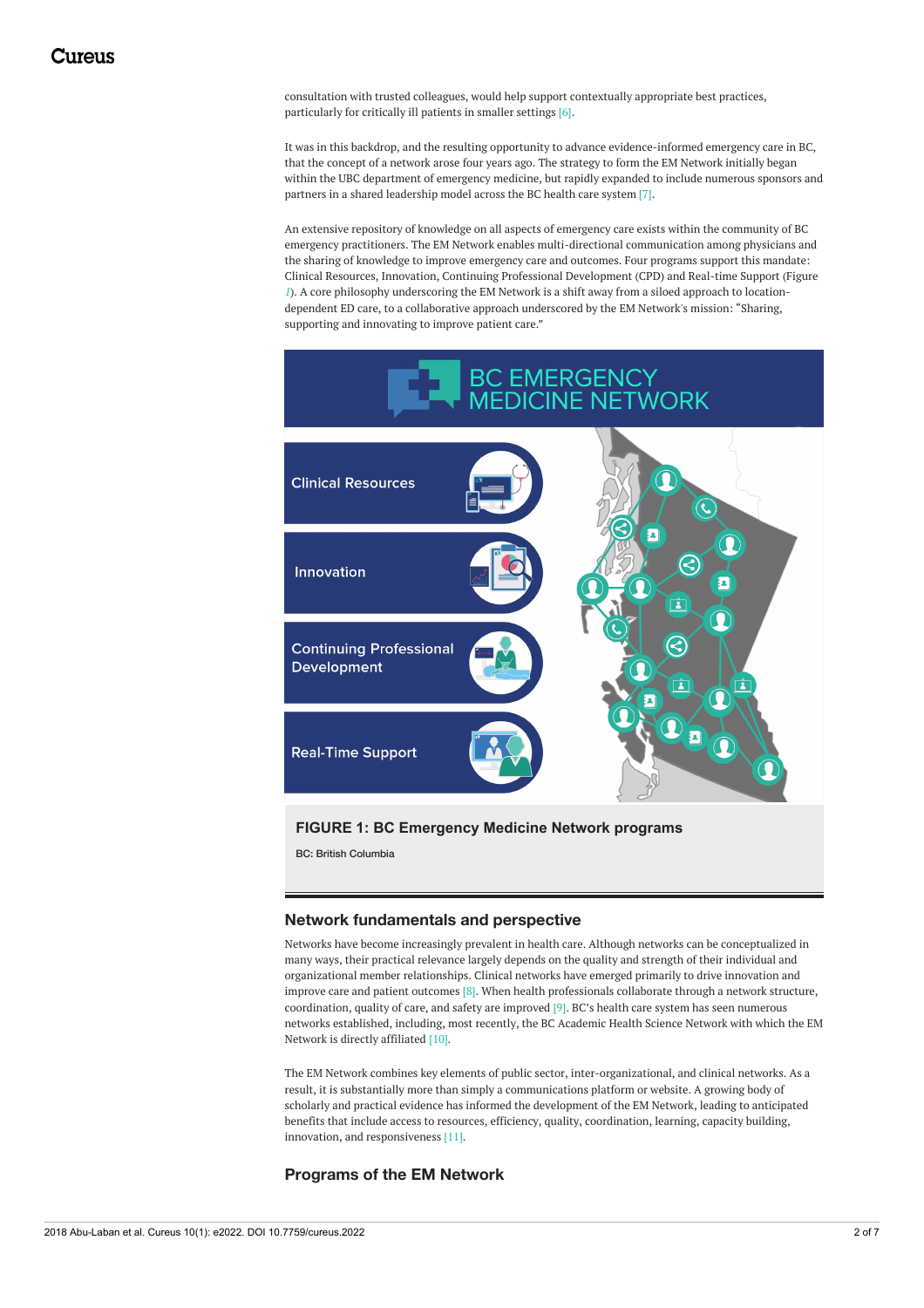The EM Network consists of four programs, each led by a physician with expertise and a track record in the domain.

#### *1. Clinical Resources*

Emergency practitioners often manage clinical situations for which they have limited or no recent experience [12]. This situation is compounded by the urgency of required decisions, the solo nature of shift coverage across many settings, and the difficulty of rapidly accessing relevant current resources [4-5]. To address this, the EM Network Clinical Resources Program solicits experts to author a wide range of point-ofcare clinical summaries on core emergency medical topics and has reviewed and compiled repositories of electrocardiograms (ECGs), images, procedural videos, and patient information sheets that practitioners can easily access while on shift. Physicians from across BC vet the clinical summaries to ensure their relevance and accuracy for both rural and urban practice environments. Clinical summary authors ensure their topic is regularly reviewed and updated, when necessary, and moderate discussions on the topics generated by EM Network members on the interactive platform.

#### *2. Innovation*

EM research has traditionally occurred in relative isolation, with research questions and criteria for success defined by the investigators. Both society-at-large and funders now expect research to be clinically relevant and focused on patient-oriented outcomes. The EM Network Innovation Program supports the generation and translation of new knowledge and facilitates a focus on measurable outcomes to guide policy and improvements in clinical care. The program currently includes 13 innovation initiatives on a range of topics related to clinical care, emergency systems, and prevention. Each is described by a program logic model that details the initiative's inputs, activities, outputs, and outcomes. The website provides a unique means for EM researchers to seek collaborators or guidance on ongoing research initiatives, facilitate the knowledge translation of their research findings, and openly engage with EM Network members on interactive forums. The website also includes linkages between the Innovation and Clinical Resources Programs to break down the historical barriers and artificial separation between these activities.

#### *3. Continuing Professional Development (CPD)*

Historically, physicians maintained skills primarily through passive learning in isolation from other health care professionals and with no formal training in crisis resource management (CRM); awareness of cognitive errors and strategies to reduce them was similarly absent. As medical care has become increasingly complex, such an approach is insufficient. It is now known that medical error is a significant cause of death [13] and most often arises from communication failures. Growing evidence exists that simulated, in-situ, interprofessional team training with CRM skills results in improved patient outcomes and reduced mortality [14]. The EM Network CPD Program supports this through 1) the establishment of a unified portal for EM-related CPD registration and 2) initiatives that create and support high-quality simulation programs, strengthen regional simulation nodes across BC, and enhance the simulation curriculum for UBC emergency medicine and family medicine residents to better prepare them for entry to practice.

#### *4. Real-time Support*

An ideal emergency care system includes just-in-time peer support for physicians dealing with acute or critical cases. This support should be wide-ranging and potential examples include real-time videoconferencing to facilitate the resuscitation of a critically ill patient in a rural community, and electronic image transfer to obtain a consultation for a puzzling skin rash or to help interpret an unusual electrocardiogram. Readily available technology, such as mobile phones, text messaging, social media, and portable video-conferencing, can meet this need  $[15-16]$ . The challenge is engaging busy health professionals to establish reliable, secure, and easy approaches for real-time virtual care delivery [17]. The EM Network Real-time Support Program is currently engaged in a pilot project in Robson Valley to assess a range of virtual health scenarios. The evaluation will include patient and provider experiences, patient and family outcomes, costs, professional relationships, practice patterns, and physician remuneration. The results of this pilot will inform the development of an immediate video-linked support system across all BC EDs.

#### **Communication strategy**

The EM Network is a province-wide community of members connected through technology. The website portion of the network permits physicians to connect with online content and with one another. It acts as a portal to access and share research and best practices and encourages context-specific feedback by members on content. The website and its repositories are publicly accessible; however, only members can access discussion and feedback forums and a secure member directory that permits one-to-one or one-to-many communication. Since teasing out clinically relevant information in the modern age can be challenging [4- 5], members can also choose how and when they access various information streams. For example, they can opt to receive notifications whenever a relevant activity happens on the site, receive only occasional e-mail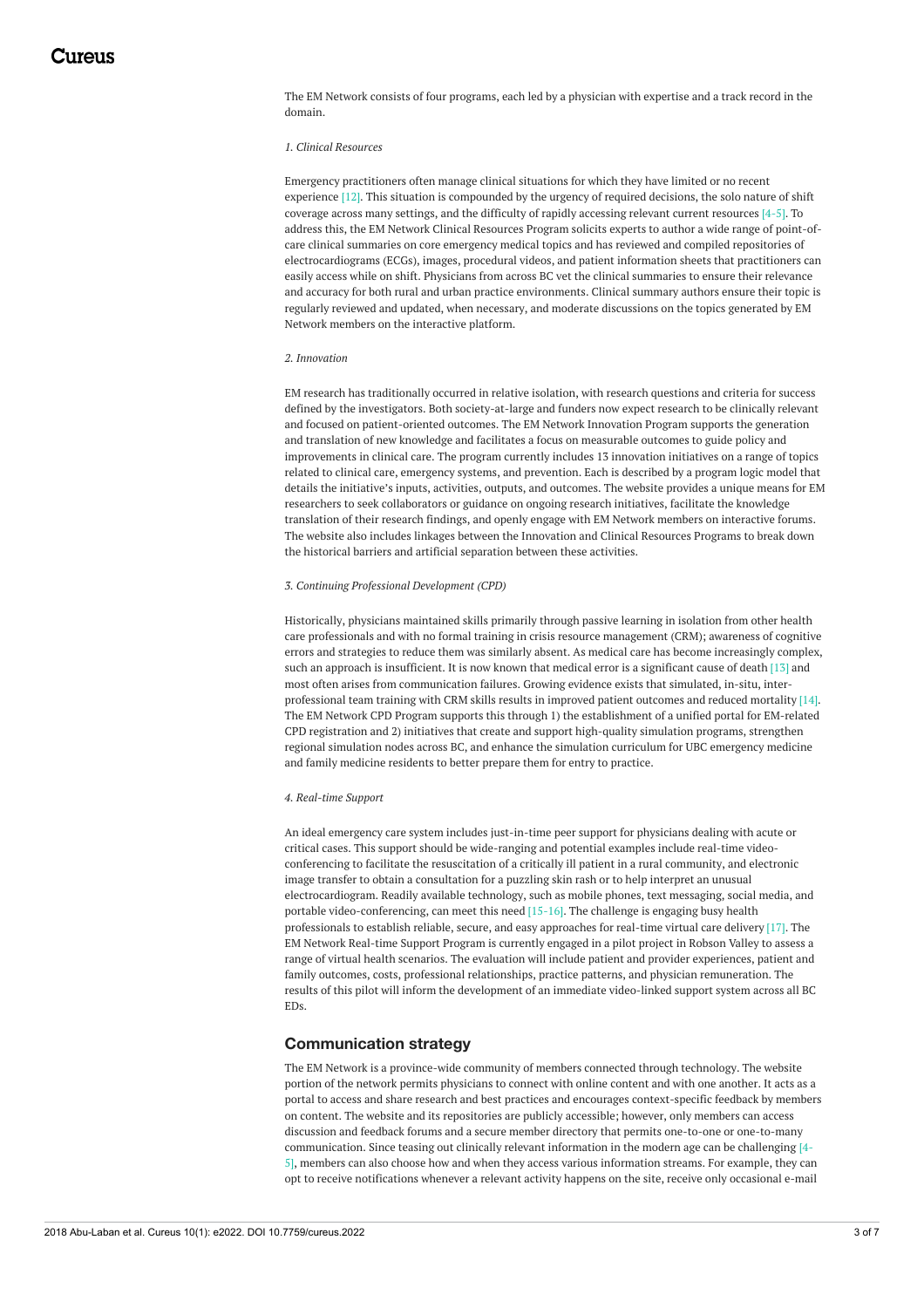updates, or simply interact with the site at their convenience. In this and other ways involving the filtering and highlighting of relevant information, the EM Network web platform will adapt to user-identified needs.

### **Patient engagement**

Person-centered care has been described by the BC Ministry of Health as a way of thinking and doing things "with" patients, families, and caregivers as equal partners in health care, rather than "to" or "for" them. The EM Network is highly committed to patient engagement and, more specifically, to patients actively collaborating in governance, priority setting, and operations of the network. The EM Network will also involve patients through collaboration on the "Emergency Department Patient Experience and Patient Outcome Survey" project; an upcoming survey of over 12,000 patients who will be asked about their ED experiences.

The unique expertise and experiences of patients are highly valued and, by design, the EM Network has strived to ensure patients have an equal voice at the highest levels of decision-making. Currently, two patient partners sit on the EM Network Advisory Committee and have provided important contributions to the strategic and sustainability plan of the network and valuable input on the website and evaluation plans. These patient partners are also members of the authorship team of this paper and provide an important link to the BC "Patient Voices Network."

Patient partners will be involved in advancing the longer term EM Network vision of expanding the number of patients and forming a patient and public council. The ultimate goal is a system where patients play a greater role in shaping emergency care in BC.

### **Work to date**

During the past year, the EM Network established advisory and management committees that refined operational plans for the four programs and developed an evaluation framework. A three-month discovery phase commenced in late 2016 to determine the needs and perspectives of BC's emergency practitioners. With the contracted partnership of Be The Change Group Inc*.*, we conducted 202 surveys, 25 in-depth interviews, and 14 ED site visits, many involving formal focus group discussions, at rural and urban locations across BC. The message received was consistent: "build a platform that is easy to use, allows me to connect with colleagues across BC, and gives me the ability to access information relevant to my practice."

In early 2017, the EM Network established its brand, finalized its mission, vision, and goals (Figure *[2](#page-3-0)*) and developed the framework for the online platform and four EM Network programs. The beta platform was launched in July 2017. Emergency practitioners from across BC provided content and feedback throughout this process, ensuring a user-guided approach. The official launch of the EM Network occurred in September 2017 (Figure *[3](#page-4-0)*), and in its first 12 weeks, the EMN had already attained over 400 members. The significant membership base and content are only the beginning, however, and we look forward to frequent contributions from members to continually enhance resources and meet clinical needs.

<span id="page-3-0"></span>Vision: Exceptional emergency care. Everywhere.

Mission: Sharing, supporting and innovating to improve patient care

#### Primary Goals:

- + Provide real and sustainable system improvements to emergency care in all BC emergency departments
- + Create a vibrant and robust network of emergency practitioners, policy-makers, provincial and local emergency care leaders, researchers, quality care experts, educators and patients
- Use expertise from across the province effectively to effectively develop and share "point-of-care" clinical resources to support best practice and system solutions
- Evaluate the Network and its initiatives continuously to improve Network functions
- **+** Promote the development of more robust provincial emergency medicine data

## **FIGURE 2: Vision, mission, and primary goals of the BC Emergency Medicine Network**

BC: British Columbia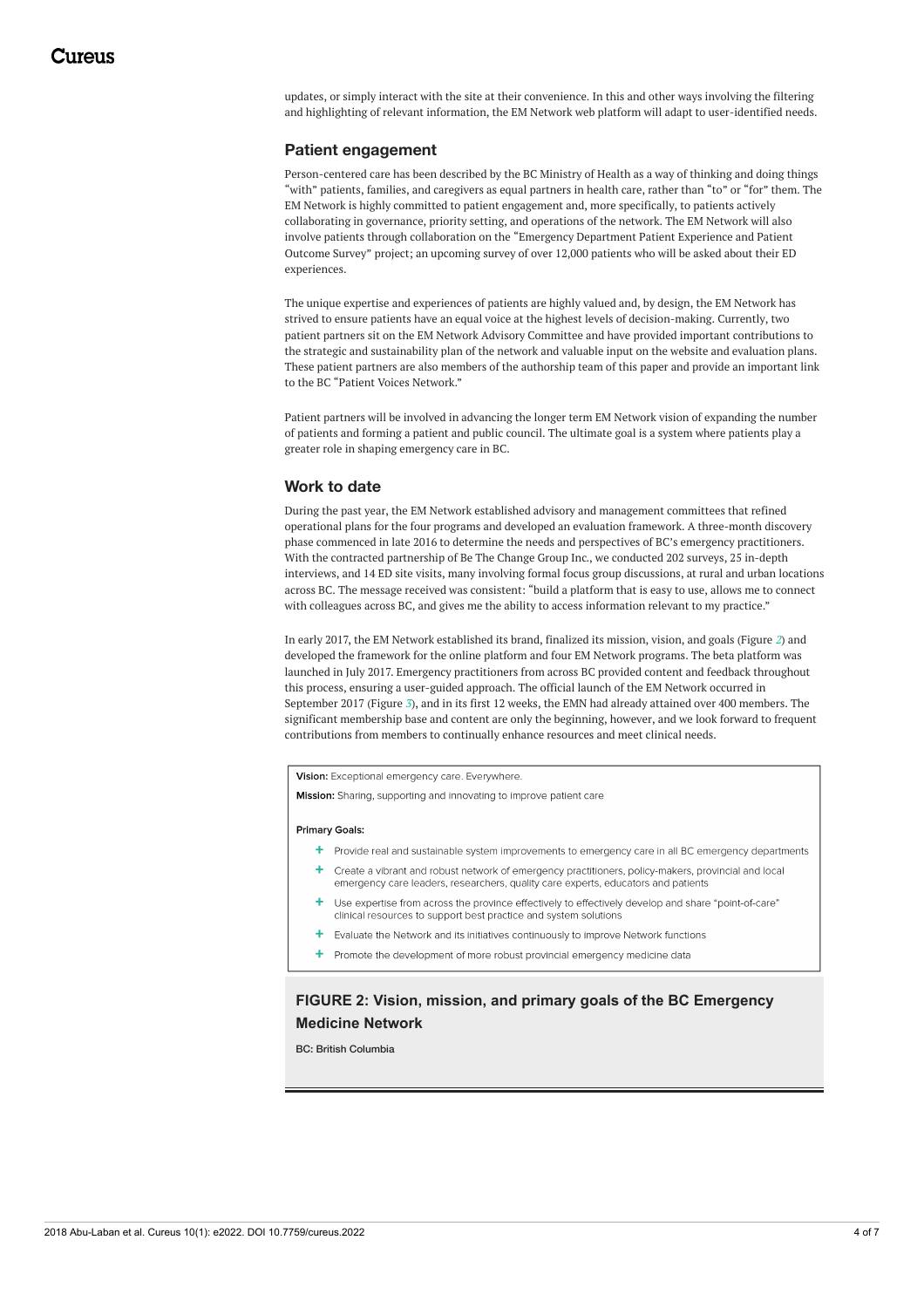## Cureus

<span id="page-4-0"></span>

## www.bcemergencynetwork.ca

### **WHAT TO EXPECT**

**JUST-IN-TIME RESOURCES** 

- Two-page point-of-care clinical summaries d.
- Short procedural videos
- **Patient Information Sheets** ٠
- Images and diagrams Ą.

**ENGAGEMENT AND NETWORKING OPPORTUNITIES** 

- Private members-only directory of BC ÷ emergency practitioners Private discussion zone to share expertise
- and connect with members
- Opportunities to engage with EM research ے ک across the province

PROFESSIONAL DEVELOPMENT RESOURCES

- List of all available EM courses in BC and registration information
- Up-to-date calendar of courses, events and conferences

connect@bcemergencynetwork.ca ● @BCEmergMedNtwrk

### **FIGURE 3: Website content of the BC Emergency Medicine Network**

BC: British Columbia; EM: Emergency Medicine

### **Evaluation of the EM Network**

An evaluation plan has been integrated into the design of the EM Network from its inception. Beyond assessing the network, the planned mixed methods evaluation is anticipated to help address a general lack of evidence on the effectiveness of networks, particularly as compared to control groups [18]. The quantitative component of the evaluation will utilize social network analysis, specifically the "Program to Analyze, Record, and Track Networks to Enhance Relationships" (PARTNER) tool [19] to generate metrics regarding progress on the EM Network's structure, function, and outcomes. Relationships over time will be mapped and analyzed to evaluate progress and determine if changes are indicated. The qualitative component of the evaluation will include semi-structured interviews and focus groups with EM Network members provincewide. This will generate findings related to four key questions: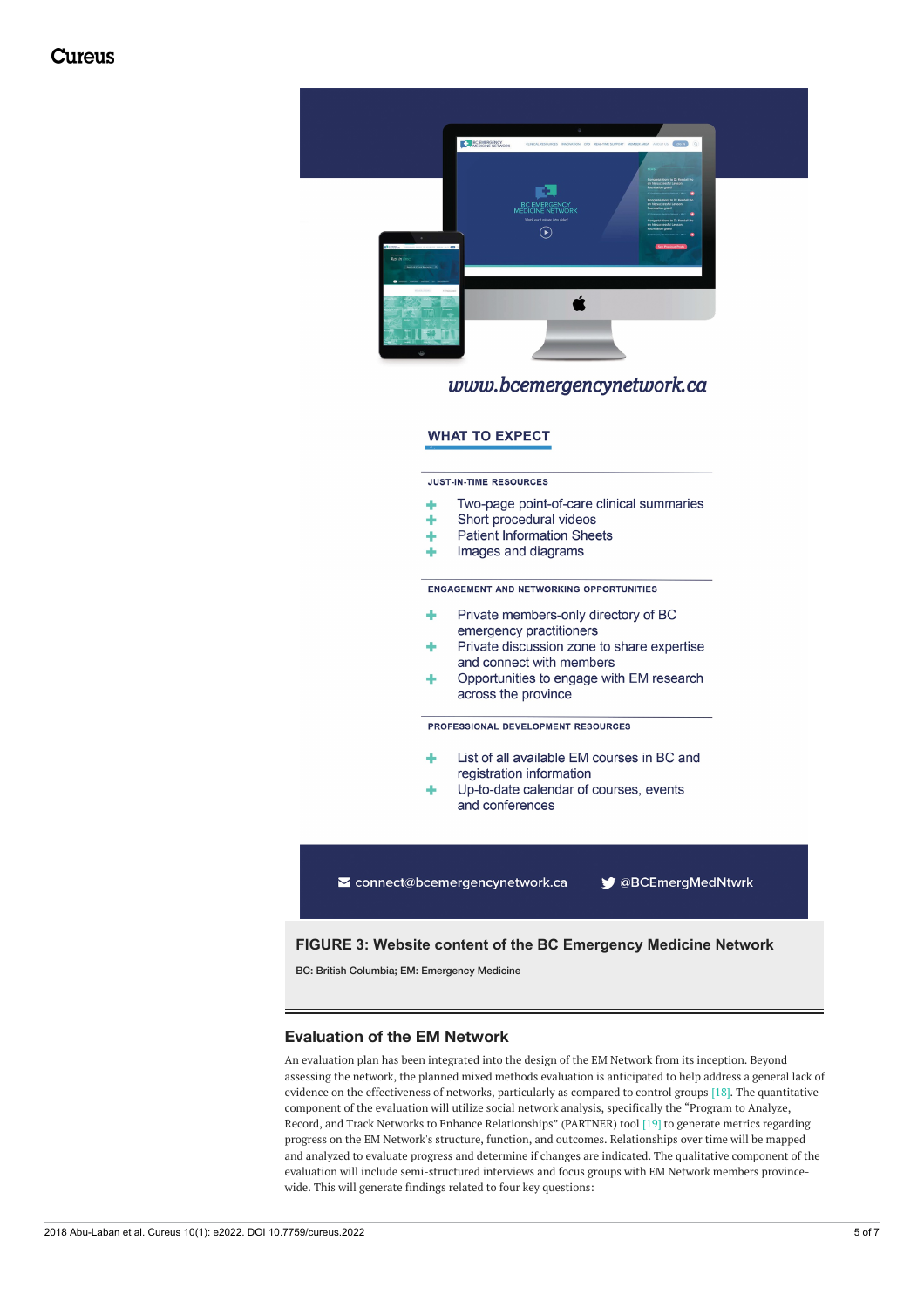(1) What is the Network trying to accomplish?

(2) Is the Network organized appropriately?

(3) Are Network members working well together?

(4) Are Network members supported in their role?

Additional evaluations will include patient and systems outcomes, patient engagement, website analytics, and specific innovation initiatives and research projects supported by the EM Network.

### **Generalizability and cost of the EM Network**

We believe our experience in establishing the EM Network is generalizable to other Canadian provinces or US states. Development of the EM Network required significant financial and human investment; three years were spent developing the concept and engaging with partners and stakeholders to grow enthusiasm and secure funding. Travel around BC was essential to build relationships, assess needs, obtain input, and validate the concepts and style with future members. Many leaders adjusted their academic activities to put an emphasis on building the EM Network. Innovation leads had funding from various sources prior to the EM Network. Others without protected time were provided small honoraria to collate content for the launch. We believe our securing of an EM Network manager and administrative support was essential to our success. We engaged a professional company to build a state-of-the-art and functional website to hold the content and facilitate member engagement and communication. Following the website build, expenses have continued. To build and maintain the EM Network, including management, clinical support, and evaluation (excluding academic researcher salaries and real-time functions) cost approximately \$725,000 in the first year and is projected to cost approximately \$575,000 in each subsequent year.

## **Discussion**

It is anticipated that the BC Emergency Medicine Network will improve clinical care and patient outcomes in BC by efficiently providing relevant point-of-care clinical resources, supporting new clinical and research collaborations, enhancing continuing professional development, and building a system of real-time support. The Network also has the potential to help address broader system issues in emergency care, such as the access block of EDs by admitted patients and improving the recruitment and retention of emergency practitioners in rural settings [20]. Although initially launched with a membership focus on physicians, the EM Network may evolve to meet the needs of other emergency clinicians, such as emergency nurses, nurse practitioners, and paramedics, and may evolve to partner beyond the borders of BC.

## **Conclusions**

The EM Network is a new and systematic approach to improving emergency care and will require full engagement by emergency practitioners in BC. Sharing knowledge, discussing needs, and solving common problems are essential to the successful growth and development of the EM Network and, thus, essential to improvement in emergency care. Ultimately, the true measure of the success of the EM Network will be its impact on patients in EDs across British Columbia.

## **Additional Information**

### **Disclosures**

**Human subjects:** All authors have confirmed that this study did not involve human participants or tissue. **Animal subjects:** All authors have confirmed that this study did not involve animal subjects or tissue. **Conflicts of interest:** In compliance with the ICMJE uniform disclosure form, all authors declare the following: **Payment/services info:** All authors have declared that no financial support was received from any organization for the submitted work. **Financial relationships:** Riyad Abu-Laban, Sharla Drebit, Ronald Lindstrom, Chantel Archibald, Afshin Khazei, Adam Lund, Carolyn MacKinnon and Julian Marsden declare(s) personal fees and employment from BC Emergency Medicine Network . Authors listed above receive salary support from the BC Emergency Medicine Network. **Other relationships:** All authors have declared that there are no other relationships or activities that could appear to have influenced the submitted work.

#### **Acknowledgements**

We gratefully acknowledge the essential support of the following EM Network sponsors and partners: BC Ministry of Health; BC Academic Health Science Network; BC SUPPORT (Support for People and Patient-Oriented Research and Trials) Unit; Institute for Health System Transformation & Sustainability; Rural Coordination Centre of BC; Doctors of BC Section of Emergency Medicine; UBC Faculty of Medicine; UBC Department of Emergency Medicine; Fraser Health; Interior Health; Island Health; Northern Health; Vancouver Coastal Health; Provincial Health Services Authority; BC Patient Safety & Quality Council; and Patient Voices Network. We also acknowledge the excellent work of Be The Change Group Inc., the company